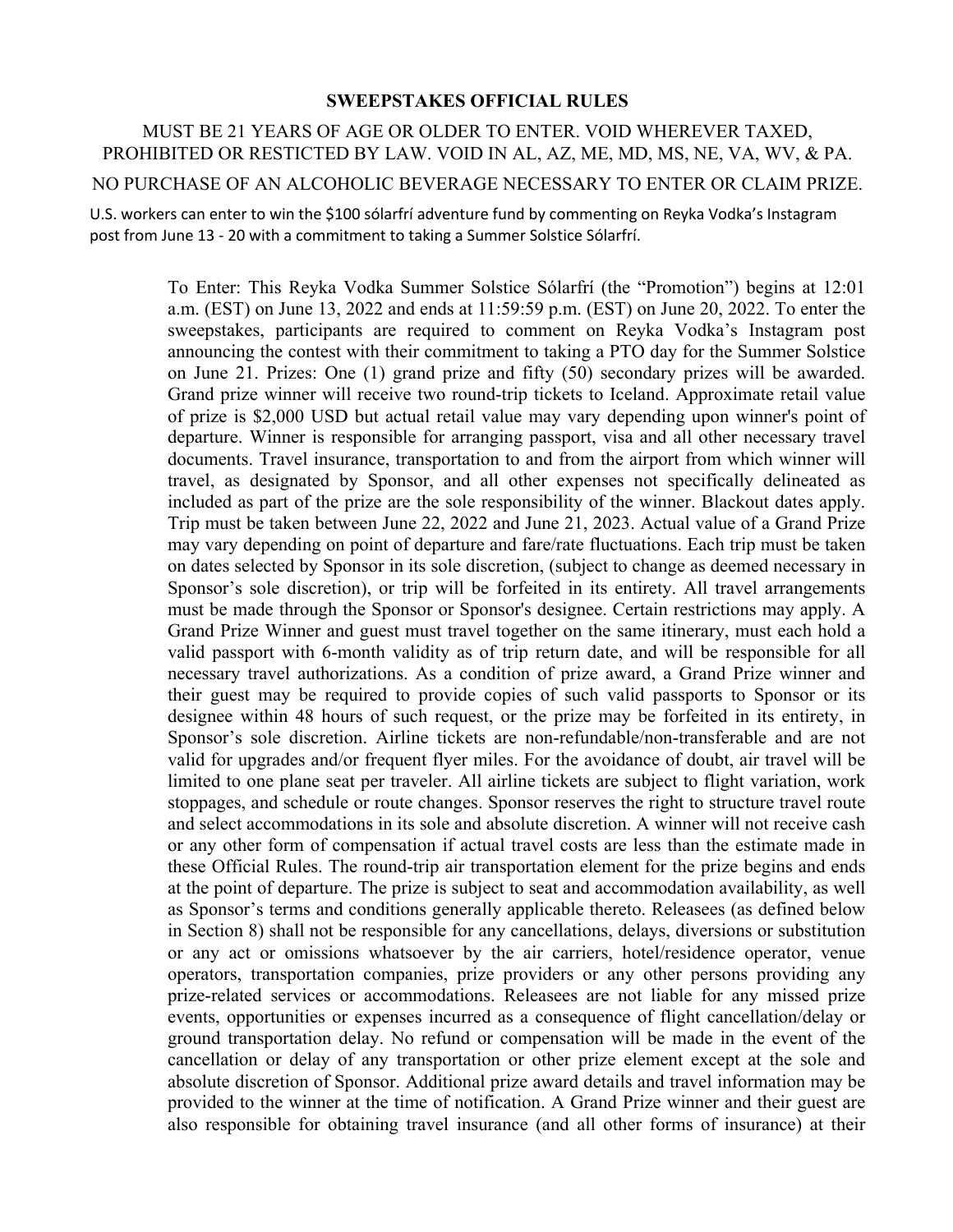option and hereby acknowledge that the Releasees have not and will not obtain or provide travel insurance or any other form of insurance. Each winner's guest must be at least twentyone (21) years of age as of the date of departure. Each travel guest must execute liability/publicity releases prior to issuance of travel documents. Once a travel guest is selected, he/she may not be substituted, except in Sponsor's sole and absolute discretion. Travel is subject to the terms and conditions set forth in this Sweepstakes, and those set forth by Sponsor's transportation carrier(s) of choice. Lost, stolen or damaged airline tickets, travel vouchers or certificates will not be replaced or exchanged. All expenses not specifically mentioned herein, are not included as part of any prize package, and are solely the winner's responsibility, including, but not limited to: taxes, any alcohol beverages, travel insurance, bag check fees, parking fees, laundry service, merchandise, souvenirs, telephone calls, tips, gratuities and service charges. Each winner or their guest may be required provide hotel/residence operator with a major credit card issued in one of their names to cover room security and incidental expenses, if any. Transportation carrier and accommodation regulations and conditions apply. In the event that a winner (and/or his or her guest) engage in behavior that (as determined by Sponsor or any prize provider in its or their sole and absolute discretion) is obnoxious, inappropriate, threatening, illegal or that is intended to annoy, abuse, threaten or harass any other person, Sponsor reserves the right to terminate that winner and guest's trip or other applicable experience early, and no substitute compensation will be provided for any missed portion of the trip or experience.

Winner and winner's guest must follow all COVID-related safety protocols and procedures required by Sponsor and/or the provider of any travel service or accommodation ("Provider"), which may include but are not limited to obtaining COVID test(s) at time(s) specified by Sponsor/Provider and furnishing proof of such tests and their satisfactory results, wearing required PPE, and/or following established sanitization procedures and behavioral/social distancing requirements. Failure to comply with these requirements may result in a winner and/or winner's guest being denied access to one or more aspects of the trip, which may result in a winner's forfeiture of the prize or portion thereof.

Fifty (50) entrants will receive a \$100 Sólarfrí Adventure Fund from Reyka Vodka, fulfilled via CashApp. Winners must provide their CashApp Cash Tag to Reyka Vodka within 24 hours to receive their winnings. FUNDS ARE NOT DESIGNATED TO BE USED FOR ALCOHOL.

Any prize details not specified will be determined by Sponsor in its sole discretion. No prize transfer. Unless otherwise specified herein, no prize substitution except at Sponsor's sole discretion due to unavailability, in which case a prize of comparable or greater value will be awarded. All other costs and expenses associated with acceptance and use of a prize not specified herein as being awarded are the sole responsibility of the applicable winner. Sponsor will not replace any lost, damaged or stolen prizes. All taxes (including without limitation Federal, state and local taxes) in connection with a prize, and the reporting consequence thereof, are the sole responsibility of the applicable winner. Sponsor makes no representations regarding the tax liability associated with any prize, and each winner is advised to seek counsel regarding any tax liabilities associated with their prize. Unless otherwise indicated herein or in any applicable manufacturers warranty information, all prizes are awarded as-is and without warranty of any kind, implied or express. Any difference between the stated approximate retail value and actual value of a prize will not be awarded. Under no circumstances will alcohol beverages be provided as part of a prize.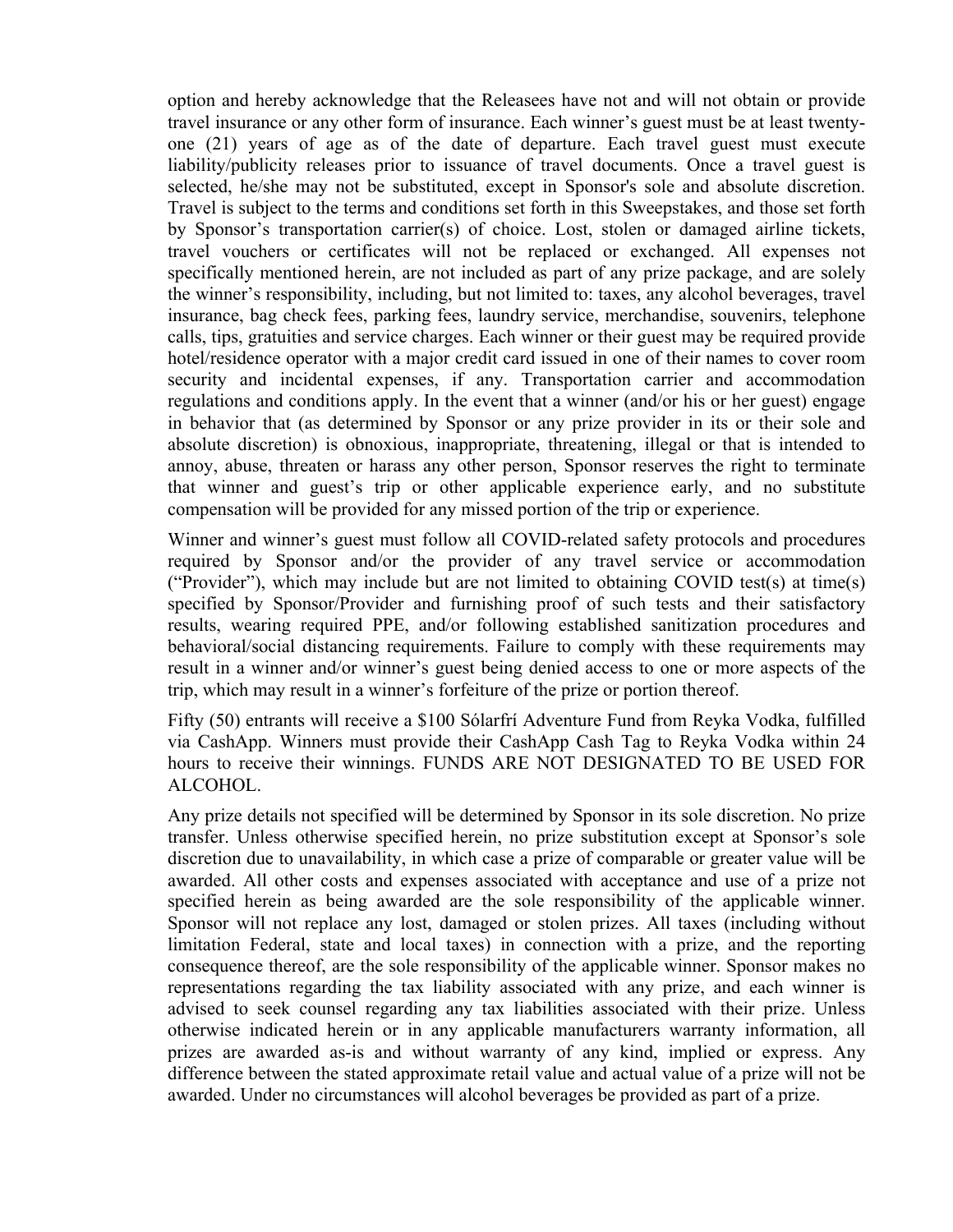Determination of Winner/Odds of Winning: The winners will be determined by random drawing on or about June 21, 2022 by Red Tettemer O'Connell + Partners, an independent organization whose decisions will be final in all matters relating to the Promotion. Odds of winning will be determined by the total number of eligible entries timely received. The potential winners will be notified by Instagram comment or direct message on or about June 21, 2022. If the potential winner cannot be located within 24 hours of the first attempted notification, prize may, at the sole discretion of the Sponsor, automatically be forfeited and another winner selected. Winner will be required to sign an affidavit of eligibility, a liability release and, where legal, a publicity release, within 7 days of notification or prize may, at the sole discretion of the Sponsor, automatically be forfeited and awarded to another winner. Winner must be available to travel between June 22, 2022 and June 21, 2023. If prize requires international travel, and winner does not have a valid passport, prize may, at sponsor's sole discretion, be forfeited and awarded to another winner. Winner's guests must sign and return a liability/publicity release form prior to travel. Except where prohibited, participation in the Promotion and/or acceptance of a prize constitutes winner and guest's consent to use of their name, likeness, photograph, voice and biographical data for advertising and promotional purposes without additional compensation.

Eligibility: The Sweepstakes is open only to legal residents of the 50 United States and the District of Columbia (the "Eligibility Area") who are age 21 years or older (as of the date of participation). Employees, officers, and directors of Sponsor or any of its affiliates, subsidiaries, wholesale distributors, advertising partners, advertising and promotion agencies, printers, suppliers, and distributors and retailers of alcohol beverages, as well as members of their immediate families (spouses, parents, siblings and children, and the "steps" of each, regardless of where they live) and those living in the same household are not eligible to enter or win. All determinations of eligibility will be made by Sponsor in its sole discretion and may be made at any time. All applicable federal, state, and local laws and regulations apply. The Sweepstakes is intended for viewing and participation within the Eligibility Area only. Do not participate in the Sweepstakes unless you reside legally within the Eligibility Area. The Sweepstakes is void outside the Eligibility Area, and is void where prohibited, taxed or restricted by law. Sponsor's determinations of eligibility are final and may be made at any time.

Sweepstakes Agreement: BY PARTICIPATING IN THE SWEEPSTAKES, EACH PARTICIPANT REPRESENTS AND WARRANTS THAT THEY: [A] HAVE READ THESE OFFICIAL RULES, AND AGREE TO BE BOUND BY THEM, AND BY THE INTERPRETATIONS OF THESE OFFICIAL RULES BY THE SPONSOR, AND BY THE DECISIONS OF THE SPONSOR AND ITS DESIGNEES, WHICH ARE FINAL IN ALL MATTERS RELATING TO THIS SWEEPSTAKES; [B] AGREE TO RELEASE AND HOLD HARMLESS THE RELEASEES AS FURTHER DETAILED IN SECTION 11; [C] ACKNOWLEDGE COMPLIANCE WITH THESE OFFICIAL RULES; [D] WARRANT THAT ALL INFORMATION PROVIDED BY PARTICIPANT IN CONNECTION WITH THE SWEEPSTAKES IS TRUE, ACCURATE AND COMPLETE; AND [E] AGREE TO COMPLY WITH ALL FEDERAL, STATE AND LOCAL LAWS AND REGULATIONS.

General Conditions: No substitution of prize for cash except at Sponsor's sole discretion. Cash substitution may be less than approximate retail value of prize. Prize is nontransferable except at the sole discretion of Sponsor. All federal, state and local taxes on the prize are winner's sole responsibility. Winner's guest must be 21 years of age or older and must travel on the same itinerary.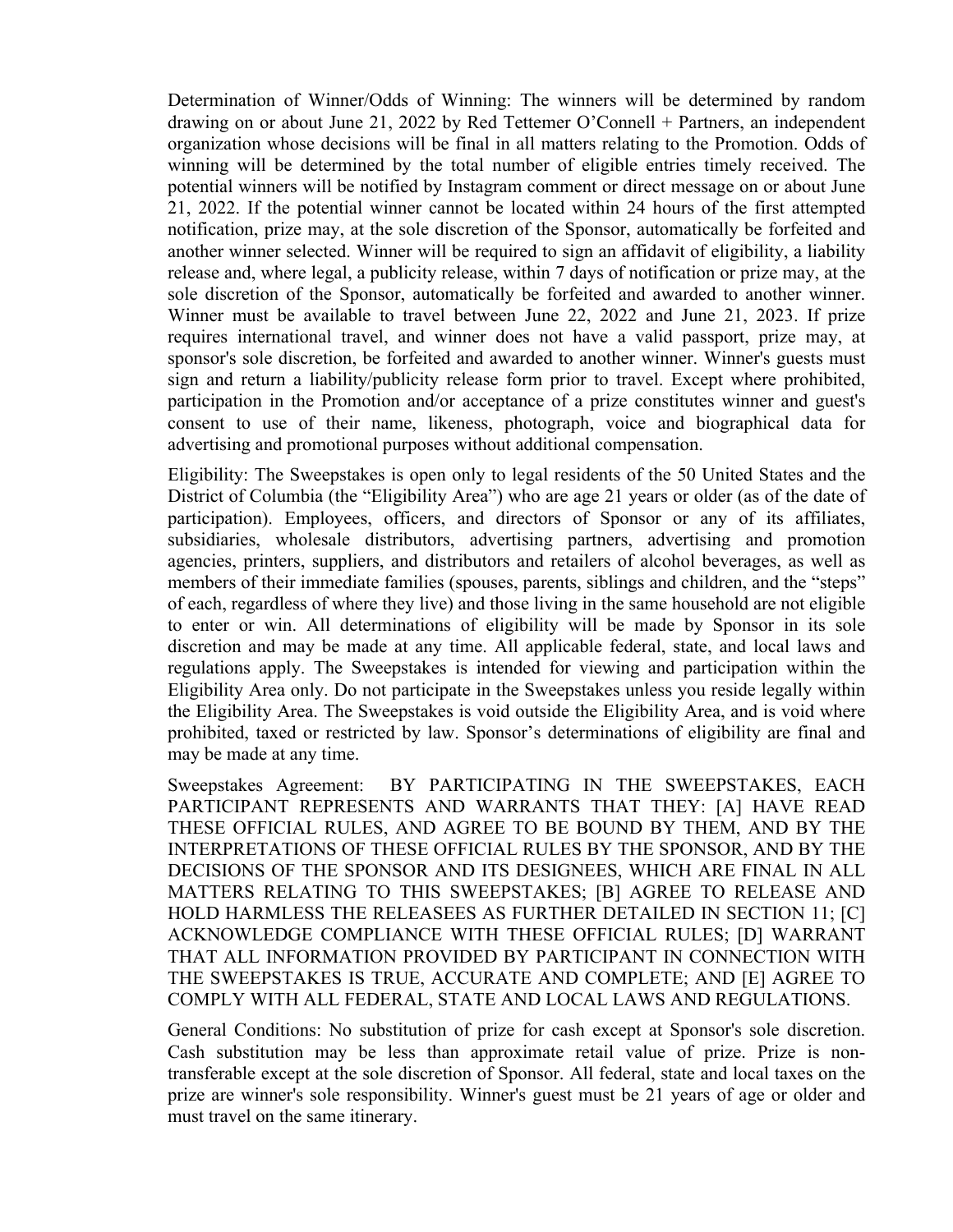By participating in this Promotion the winner, for and on behalf of himself or herself and all of his or her heirs, personal representatives and assigns, voluntarily accepts and assumes all risk associated with participating in this Promotion and accepting, using or misusing any prize, and further agrees to completely and forever defend, indemnify and hold Sponsor and its parents, subsidiaries, officers, directors, employees, agents, and agencies harmless from and against any and all claims, costs, expenses, actions, demands, causes of action or other liabilities, known or unknown, absolute or contingent, fixed or otherwise, arising or resulting in any manner from and/or by reason of the winner's participation in the Promotion and/or his or her receipt, acceptance, use and/or misuse of any prize.

Sponsor shall have the right, in its sole discretion, to abbreviate, modify, suspend, cancel or terminate the Promotion in whole or in part without notice or further obligation.

Electronic Entries**:** In the event of a dispute, online entries will be deemed made by the authorized account holder, as of the date of entry, of the e-mail address from which entry was submitted. The authorized account holder is the natural person who is assigned to the email address by an internet access provider, online service, or other organization responsible for assigning e-mail addresses. Sponsor and its agencies are not responsible for lost, late, damaged, illegible, misdirected, incomplete or postage–due entries, or for online entries not received due to lost, failed, delayed or interrupted connections or miscommunications, or to other electronic malfunctions, delays, or errors of any kind. Sponsor is not responsible for incorrect or inaccurate entry information, whether caused by website visitors or by any human or technical error. Sponsor reserves the right, in its sole discretion, to cancel or suspend all or a portion of the Promotion, should viruses, bugs or other causes beyond control of the Sponsor corrupt the administration, security or proper operation of the Promotion. ANY PERSON WHO ATTEMPTS, SUCCESSFULLY OR OTHERWISE, TO DELIBERATELY DAMAGE ANY SPONSOR OR PROMOTION-RELATED WEBSITE, OR UNDERMINE THE LEGITIMATE OPERATION OF THIS PROMOTION, IS A VIOLATION OF CRIMINAL AND CIVIL LAW AND SPONSOR WILL SEEK THE PROSECUTION OF, AND DAMAGES FROM, ANY SUCH PERSON TO THE FULLEST EXTENT PERMITTED BY LAW.

Release and Indemnification: BY PARTICIPATING IN THE SWEEPSTAKES, PARTICIPANTS AGREE TO RELEASE AND HOLD HARMLESS SPONSOR AND ANY OF ITS AFFILIATES, SUBSIDIARIES, WHOLESALE DISTRIBUTORS, ADVERTISING AND PROMOTION AGENCIES, PRINTERS, SUPPLIERS, AND ANY DISTRIBUTORS AND RETAILERS OF ALCOHOL BEVERAGES; AND INSTAGRAM; TOGETHER WITH THE RESPECTIVE OFFICERS, DIRECTORS, SHAREHOLDERS, EMPLOYEES, AND AGENTS OF EACH (AFOREMENTIONED INDIVIDUALS AND ORGANIZATIONS COLLECTIVELY, THE "RELEASEES") FROM AND AGAINST ANY AND ALL LOSSES, DAMAGES, RIGHTS, CLAIMS, AND ACTIONS OF ANY KIND ARISING IN WHOLE OR IN PART, DIRECTLY OR INDIRECTLY, FROM THE SWEEPSTAKES OR PARTICIPATION IN ANY SWEEPSTAKES-RELATED ACTIVITY (INCLUDING WITHOUT LIMITATION THE REMOVAL FROM ANY WEBSITE OF, OR DISCONTINUATION OF ACCESS TO, ANY MATERIALS), OR RESULTING DIRECTLY OR INDIRECTLY, FROM THE ACCEPTANCE, POSSESSION, USE, OR MISUSE OF ANY PRIZE AWARDED IN CONNECTION WITH THE SWEEPSTAKES, INCLUDING WITHOUT LIMITATION PERSONAL INJURY, DEATH, AND/OR PROPERTY DAMAGE, AS WELL AS CLAIMS BASED ON PUBLICITY RIGHTS, DEFAMATION, AND/OR INVASION OF PRIVACY AND THE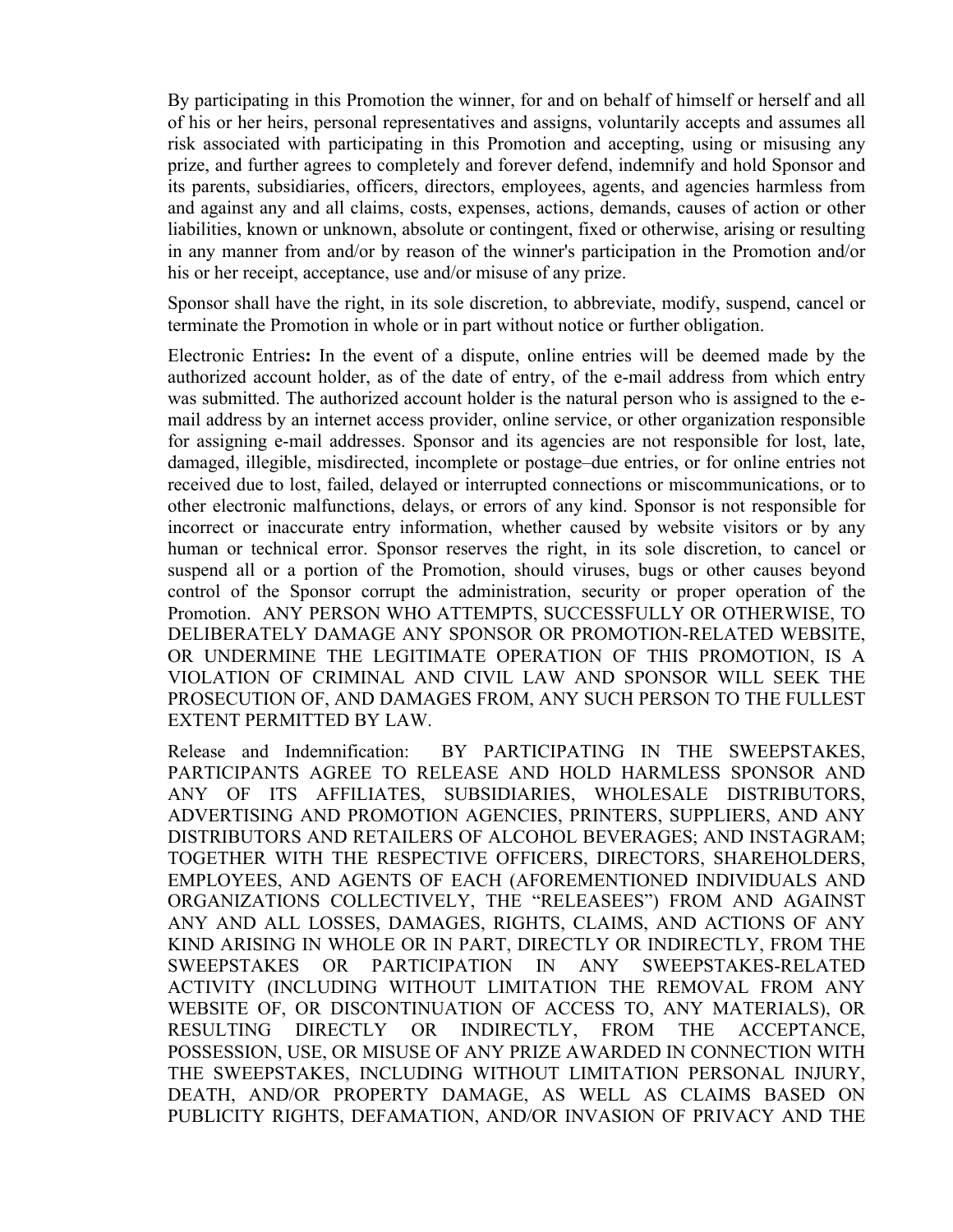COLLECTION, USE AND/OR SHARING BY SPONSOR OF PERSONALLY IDENTIFIABLE INFORMATION OF THE PARTICIPANTS. WITHOUT LIMITING THE FOREGOING, THE SWEEPSTAKES, ALL PRIZES, AND ALL MATERIALS PROVIDED ON OR THROUGH ANY SWEEPSTAKES-RELATED WEBSITE ARE PROVIDED "AS IS" WITHOUT WARRANTY OF ANY KIND, EITHER EXPRESS OR IMPLIED, INCLUDING WITHOUT LIMITATION THE IMPLIED WARRANTIES OF MERCHANTABILITY, FITNESS FOR A PARTICULAR PURPOSE, AND NON-INFRINGEMENT.

Indemnity: By participating, each entrant agrees to indemnify and hold the Releasees harmless from any and all claims, damages, expenses, costs (including reasonable attorneys' fees) and liabilities (including settlements), brought or asserted by any third party against any of the Releasees due to or arising out of their entry, or their conduct in creating an entry, or otherwise in connection with their participation in this Sweepstakes, including but not limited to: claims for trademark infringement; copyright infringement; violation of an individual's right of publicity or right of privacy; or defamation.

General: Releasees and Internet/wireless access providers are not responsible for: (a) lost, late, unintelligible, misdirected, incomplete, damaged or garbled entries, registration forms, release forms or any other documents; (b) technical errors, failures, or interruptions related to computers, hardware, software, programming, servers, providers, networks, or telephones; (c) communication disruption or other forces beyond the reasonable control of the Sponsor, including the inability to submit entries or other disruption related to Internet traffic, virus, bug or non-authorized intervention; (d) damage caused by computer virus or otherwise resulting to any computer or device from entrant's access of the Sweepstakes, whether human, mechanical or electronic; (e) incorrect or inaccurate information whether caused by Sweepstakes users or by any of the programming or equipment associated with or used in the Sweepstakes; (f) any printing errors, typographical errors, or human errors, including but not limited to any human, mechanical typographical or electronic error which may occur in the processing of the entries or announcement of winners; (g) changes to social media platform policies and procedures that may interfere with the operation of the Sweepstakes; (h) content filtering or any malfunction/error/failure which may impact the accessibility of entries or the transmission or receipt of winner verification notices (or other communications with winners); or (i) unauthorized human intervention in the Sweepstakes. Sponsor may consider entries to be void if unreadable, inaccurate, incomplete, mutilated, tampered with, forged, mechanically reproduced, irregular in any way or otherwise not in compliance with these Official Rules. Although Sponsor attempts to ensure the integrity of the Sweepstakes, Releasees are not responsible for the actions of participants or other individuals in connection with the Sweepstakes, including participants' or other individuals' attempts to circumvent the Official Rules or otherwise interfere with the administration, security, fairness, integrity or proper conduct of the Sweepstakes.

In the event of any conflict between any Sweepstakes details contained in these Official Rules and Sweepstakes details contained in any Sweepstakes advertising materials, the details of the Sweepstakes as set forth in these Official Rules shall prevail. If, for any reason, the Sweepstakes (or portion thereof) is not capable of running as planned by reason of damage by computer virus, worms, bugs, tampering, unauthorized intervention, fraud, technical limitations or failures, by reason of any acts of God, terrorist acts, earthquake, war, fire, flood, unusually severe weather, strikes or legal disputes (whether legal or illegal), industry conditions, bankruptcy or liquidation, marketplace demands, applicable law,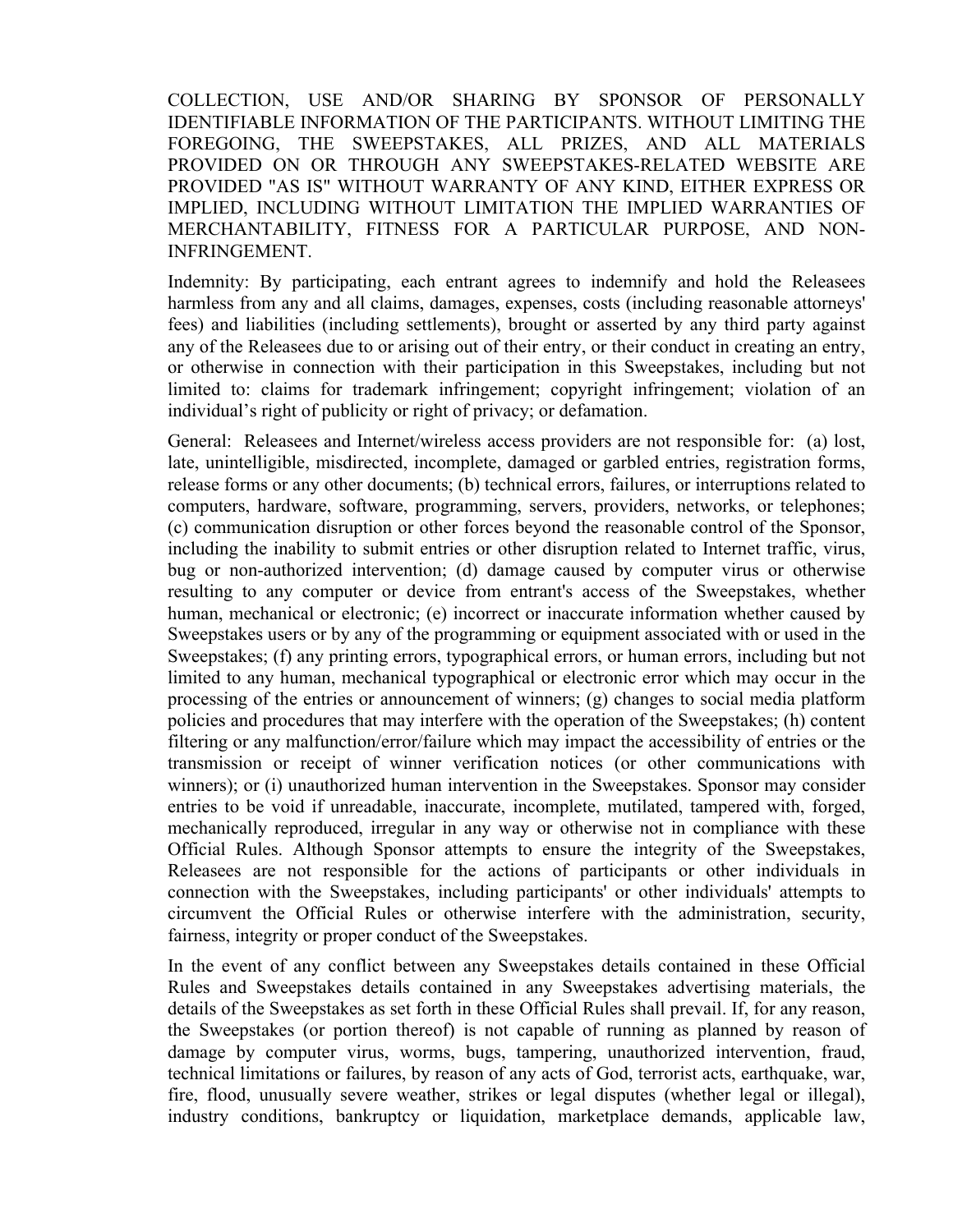unforeseen obstacles or any other causes which, in the sole opinion of Sponsor, could corrupt, compromise, undermine or otherwise affect the administration, security, fairness, integrity, viability or proper conduct of the Sweepstakes, Sponsor reserves the right in its sole and absolute discretion to cancel, terminate, modify or suspend all or any part of the Sweepstakes, and to select the applicable winner(s) via the means of winner determination described in these Official Rules (from among the applicable eligible, non-suspect entries received up to the time of such cancellation, termination, modification or suspension, as applicable), or to proceed in such a manner as may be deemed fair and equitable by Sponsor in its sole discretion. Entry must be made by the entrant and via the means described in these Official Rules only. Any failure by Sponsor to enforce any of these Official Rules will not constitute a waiver of such Official Rules. You are not a winner until your entry has been verified and you have complied with these Official Rules. Each entry is the opinion or view of the applicable entrant, and does not reflect the views of the Releasees. Instagram is not a sponsor of, and does not endorse, this promotion. You understand that you are providing your information to Sponsor, not to Instagram. Any questions, comments or complaints regarding the Sweepstakes must be directed to the Sponsor and not to Instagram.

Conduct: Sponsor reserves the right, at any time and at its sole discretion, to disqualify and/or deem ineligible to participate in this Sweepstakes or any future Sponsor promotions, any individual it suspects: (a) to be tampering with the entry process or the operation of the Sweepstakes or any website; (b) to be acting in violation of these Official Rules or Sponsor's privacy policy or other terms, conditions or guidelines; (c) to be acting in bad faith or in a disruptive manner, or with the intent to annoy, abuse, threaten or harass any other person; (d) to have failed to agree to these Official Rules; or (e) to be in violation of these Official Rules. CAUTION: ANY ATTEMPT BY A PARTICIPANT OR ANY OTHER INDIVIDUAL TO UNDERMINE THE LEGITIMATE OPERATION OF THE SWEEPSTAKES IS A VIOLATION OF THESE OFFICIAL RULES AS WELL AS CRIMINAL AND CIVIL LAWS. SHOULD SPONSOR BELIEVE OR BECOME AWARE THAT SUCH AN ATTEMPT HAS BEEN, IS BEING, OR WILL BE MADE, SPONSOR RESERVES THE RIGHT TO SEEK REMEDIES AND DAMAGES FROM ANY RESPONSIBLE PARTICIPANT(S) AND OTHER RESPONSIBLE INDIVIDUAL(S) TO THE FULLEST EXTENT PERMITTED BY LAW, INCLUDING WITHOUT LIMITATION CRIMINAL PROSECUTION.

Publicity: By participating, you grant to Sponsor and its affiliated companies the right, except where prohibited by law, to use your name, likeness, picture, address (city and state), social media handle(s), voice, biographical information, Sweepstakes entry, and written or oral statements (collectively, the "Materials"), for advertising and promotional purposes in promoting or publicizing Sponsor, its affiliated companies, and the products or services of each, in any and all media without limitation as to time or territory, without compensation unless required by law. You shall have no right of approval, no claim to compensation, and no claim (including, without limitation, claims based on invasion of privacy, defamation, or right of publicity) arising out of any use, blurring, alteration, or use in composite form of the Materials.

Disputes: By participating, each entrant agrees that: (a) any and all disputes, claims, and causes of action arising out of or connected with this Sweepstakes, or any prize awarded, must be resolved individually, without resort to any form of class action, and solely and exclusively in a federal or state court located in New York County, New York, and each entrant submits to sole and exclusive personal jurisdiction to said courts in the State of New